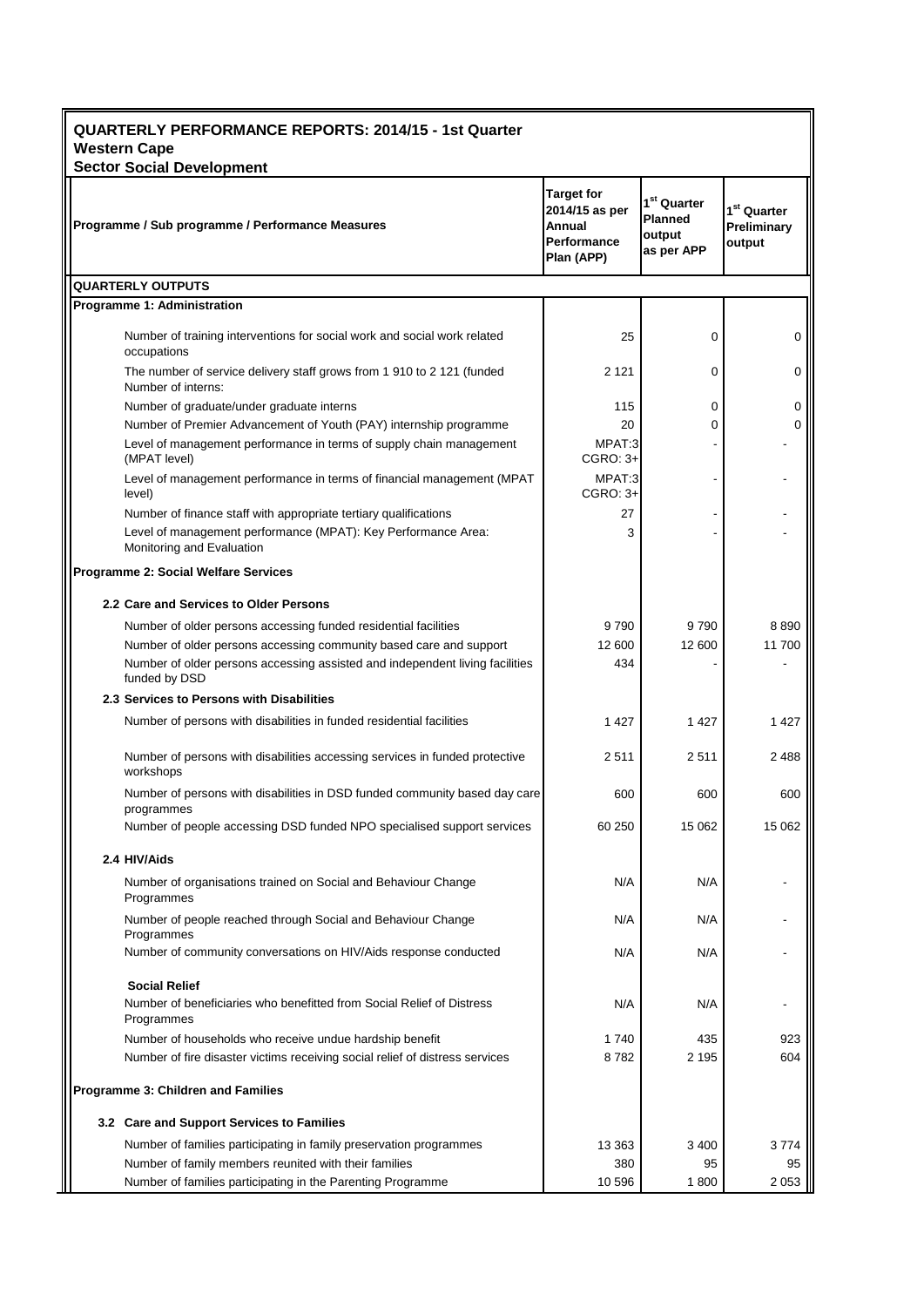|  | Programme / Sub programme / Performance Measures                                                                                                                                  | <b>Target for</b><br>2014/15 as per<br>Annual<br>Performance<br>Plan (APP) | $1st$ Quarter<br><b>Planned</b><br>output<br>as per APP | 1 <sup>st</sup> Quarter<br>Preliminary<br>output |
|--|-----------------------------------------------------------------------------------------------------------------------------------------------------------------------------------|----------------------------------------------------------------------------|---------------------------------------------------------|--------------------------------------------------|
|  | Number of government subsidised beds in shelters for homeless adults                                                                                                              | 1 3 5 8                                                                    |                                                         |                                                  |
|  | 3.3 Child Care and Protection Services                                                                                                                                            |                                                                            |                                                         |                                                  |
|  | Number of orphans and vulnerable children receiving Psychosocial Support<br>services                                                                                              | N/A                                                                        | N/A                                                     |                                                  |
|  | Number of children placed in foster care                                                                                                                                          | 3 0 6 8                                                                    | 767                                                     | 814                                              |
|  | Number of children made vulnerable by HIV and Aids, illnesses and injuries<br>accessing support services                                                                          | 1800                                                                       | 450                                                     | 450                                              |
|  | Number of children re-unified with their families or alternative caregivers                                                                                                       | 739                                                                        | 184                                                     | 156                                              |
|  | Number of parents and caregivers that have completed parent education and<br>training programmes                                                                                  | 5 3 9 0                                                                    | 1 3 4 8                                                 | 1 1 8 6                                          |
|  | 3.4 ECD and Partial Care                                                                                                                                                          |                                                                            |                                                         |                                                  |
|  | Number of children between $0 - 5$ years accessing registered ECD<br>programmes                                                                                                   | N/A                                                                        | N/A                                                     |                                                  |
|  | Number of children accessing registered partial care sites (excluding ECD)                                                                                                        | N/A                                                                        | N/A                                                     |                                                  |
|  | Number of registered ECD sites                                                                                                                                                    | N/A                                                                        | N/A                                                     |                                                  |
|  | Number of registered partial care sites                                                                                                                                           | 1 900                                                                      | 1750                                                    | 1 6 3 0                                          |
|  | Number of children between 0-5 years accessing Early Childhood<br>Development services                                                                                            | 84 000                                                                     | 84 000                                                  | 84 697                                           |
|  | Number of children in after school care programmes<br>3.5 Child and Youth Care Centres                                                                                            | 6 500                                                                      | 6 500                                                   | 6 500                                            |
|  | Number of children in need of care and protection placed in funded Child and<br><b>Youth Care Centres</b>                                                                         | 224                                                                        | 56                                                      | 56                                               |
|  | Number of children in need of care and protection placed in terms of the<br>Children's Act in own and outsourced facilities                                                       | 145                                                                        | 100                                                     | 105                                              |
|  | 3.6 Community-based care services to children                                                                                                                                     |                                                                            |                                                         |                                                  |
|  | Number of CYCW trainees receiving training through Isibindi model                                                                                                                 | 125                                                                        |                                                         |                                                  |
|  | Number of children accessing drop-in centres                                                                                                                                      | N/A                                                                        | N/A                                                     |                                                  |
|  | Number of children accessing services through the Isibindi model                                                                                                                  | N/A                                                                        | N/A                                                     |                                                  |
|  | <b>Programme 4: Restorative Services</b>                                                                                                                                          |                                                                            |                                                         |                                                  |
|  | 4.2 Social Crime Prevention and Support                                                                                                                                           |                                                                            |                                                         |                                                  |
|  | Number of children in conflict with the law assessed                                                                                                                              | 8685                                                                       | 2 1 7 1                                                 | 2 3 9 0                                          |
|  | Number of children in conflict with the law awaiting trial in secure care centres                                                                                                 | 1914                                                                       | 478                                                     | 648                                              |
|  | Number of children in conflict with the law referred to diversion programmes                                                                                                      | 4 500                                                                      | 1 1 2 5                                                 | 1 1 5 7                                          |
|  | Number of children in conflict with the law who completed diversion<br>programmes                                                                                                 | 2 9 0 0                                                                    | 725                                                     | 494                                              |
|  | Number of adults in conflict with the law diverted                                                                                                                                | 9 0 0 0                                                                    | 2 2 5 0                                                 | 2 2 3 3                                          |
|  | Number of adults in conflict with the law who completed diversion<br>programmes                                                                                                   | 5890                                                                       | 1472                                                    | 1 4 9 3                                          |
|  | Number of children in need of care and protection sentenced in terms of the<br>Child Justice Act in own and outsourced facilities                                                 | 145                                                                        | 100                                                     | 152                                              |
|  | 4.3 Victim Empowerment                                                                                                                                                            |                                                                            |                                                         |                                                  |
|  | Number of victims of crime and violence in funded VEP service sites                                                                                                               | 15 166                                                                     | 3791                                                    | 5727                                             |
|  | Number of victims of crime and violence receiving psycho social support                                                                                                           | N/A                                                                        | N/A                                                     |                                                  |
|  | Number of members of the social service professions who completed<br>Capacity Building Programmes on VEP support services (DSD local offices<br>and funded service organisations) | 310                                                                        |                                                         |                                                  |
|  | Number of youth completing gender based violence prevention programme                                                                                                             | 2 100                                                                      | 300                                                     | 120                                              |
|  | 4.4 Substance Abuse, Prevention and Rehabilitation                                                                                                                                |                                                                            |                                                         |                                                  |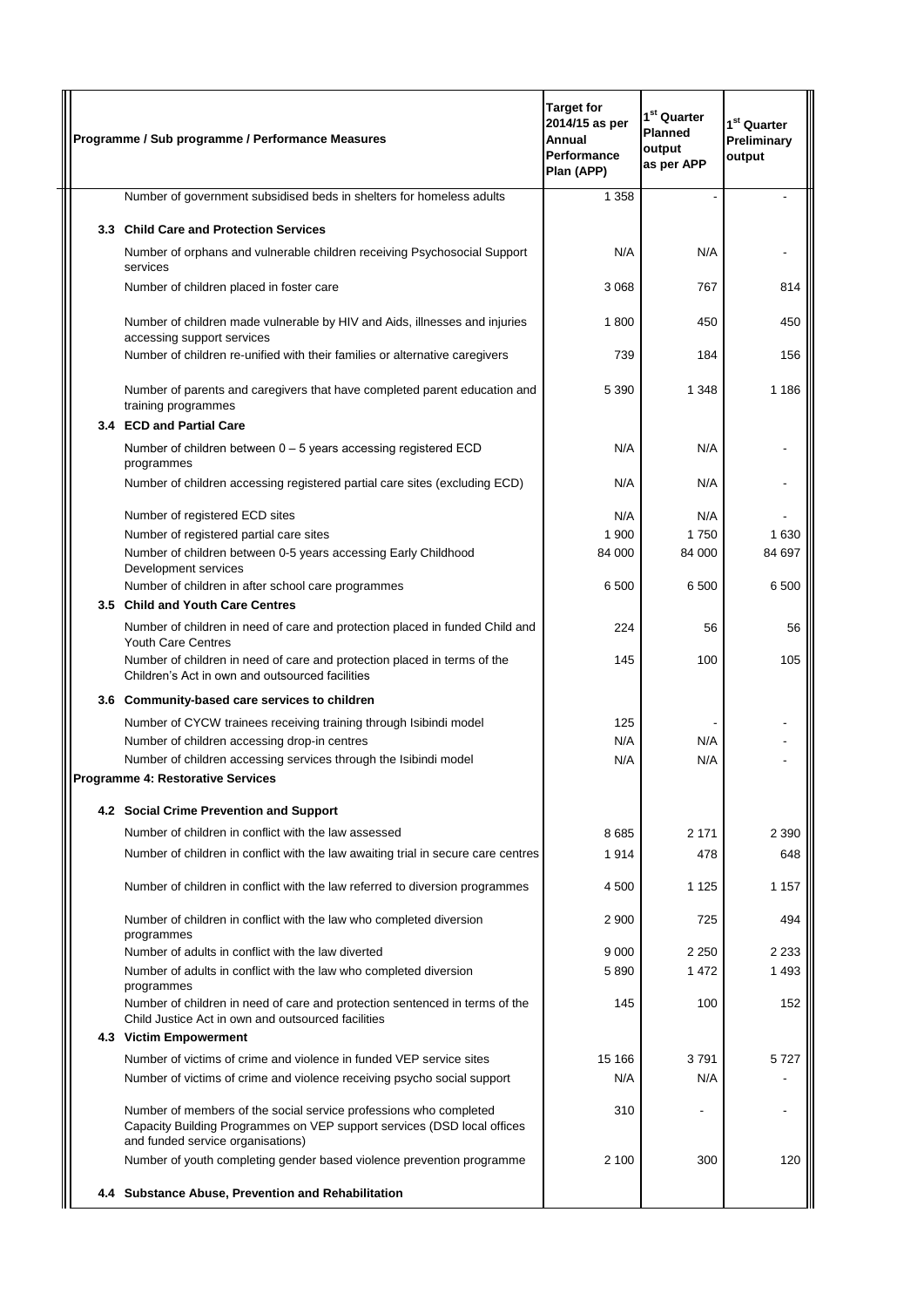| Programme / Sub programme / Performance Measures                                                                                               | <b>Target for</b><br>2014/15 as per<br>Annual<br>Performance<br>Plan (APP) | 1 <sup>st</sup> Quarter<br><b>Planned</b><br>output<br>as per APP | 1 <sup>st</sup> Quarter<br>Preliminary<br>output |
|------------------------------------------------------------------------------------------------------------------------------------------------|----------------------------------------------------------------------------|-------------------------------------------------------------------|--------------------------------------------------|
| Number of children 18 years and below reached through drug prevention                                                                          | N/A                                                                        | N/A                                                               |                                                  |
| programmes<br>Number of youth between 19 and 35 years reached through drug prevention<br>programmes                                            | N/A                                                                        | N/A                                                               |                                                  |
| Number of service users who accessed inpatient treatment services at funded<br>treatment centres                                               | N/A                                                                        | N/A                                                               |                                                  |
| Number of service users who accessed outpatient based treatment services                                                                       | N/A                                                                        | N/A                                                               |                                                  |
| Number of drug prevention programmes implemented for youth (19-35)                                                                             |                                                                            | 4                                                                 | 3                                                |
| Number of service users who completed inpatient treatment services at                                                                          | 1411                                                                       | 331                                                               | 327                                              |
| Number of service users who completed outpatient based treatment services                                                                      | 3469                                                                       | 867                                                               | 820                                              |
| Number of clients that have received early intervention services for substance<br>abuse                                                        | 6700                                                                       | 1675                                                              | 1845                                             |
| Number of clients that have received aftercare and reintegration services for<br>substance abuse                                               | 3408                                                                       | 852                                                               | 792                                              |
| Programme 5: Development and Research                                                                                                          |                                                                            |                                                                   |                                                  |
| 5.2 Community Mobilisation                                                                                                                     |                                                                            |                                                                   |                                                  |
| Number of people reached through community mobilization programmes                                                                             | N/A                                                                        | N/A                                                               |                                                  |
|                                                                                                                                                |                                                                            |                                                                   |                                                  |
| 5.3 Institutional Capacity Building and Support for NPOs (ICB)                                                                                 |                                                                            |                                                                   |                                                  |
| Number of NPOs capacitated according to the capacity building framework                                                                        | 600                                                                        | 150                                                               | 244                                              |
| Number of NPOs assisted with registration                                                                                                      | 600                                                                        | 150                                                               | 214                                              |
| Number of NPOs that indicated in pre and post assessment that their<br>knowledge have improved after undergoing governance supporting training | 45                                                                         |                                                                   |                                                  |
| Number of at-risk NPOs who have undergone a mentoring programme whose<br>knowledge, systems and capabilities have improved                     | 45                                                                         |                                                                   |                                                  |
| 5.4 Poverty Alleviation and Sustainable Livelihoods                                                                                            |                                                                            |                                                                   |                                                  |
| Number of Poverty reduction projects supported through capacity building<br>and/or funding initiatives                                         | N/A                                                                        | N/A                                                               |                                                  |
| Number of people participating in income generating programmes                                                                                 | N/A                                                                        | N/A                                                               |                                                  |
| Number of households accessing food through DSD food security<br>programmes                                                                    | N/A                                                                        | N/A                                                               |                                                  |
| Number of people accessing food through DSD feeding programmes (centre<br>based)                                                               | N/A                                                                        | N/A                                                               |                                                  |
| Number of qualifying beneficiaries receiving meals at department funded<br>feeding sites                                                       | 3740                                                                       | 3740                                                              | 3740                                             |
| Number of MOD centres supported with meals by DSD                                                                                              | 140                                                                        | 140                                                               | 140                                              |
| 5.5 Community Based Research and Planning                                                                                                      |                                                                            |                                                                   |                                                  |
| Number of households profiled                                                                                                                  | N/A                                                                        | N/A                                                               |                                                  |
| Number of communities profiled                                                                                                                 | N/A                                                                        | N/A                                                               |                                                  |
| Number of community based plans developed<br>5.6 Youth Development                                                                             | N/A                                                                        | N/A                                                               |                                                  |
| Number of youth development structures supported through capacity building<br>and/or funding initiatives                                       | N/A                                                                        | N/A                                                               |                                                  |
| Number of youth participating in National Youth Service Programme                                                                              | N/A                                                                        | N/A                                                               |                                                  |
| Number of youth participating in skills development programmes                                                                                 | N/A                                                                        | N/A                                                               |                                                  |
| Number of youth participating in entrepreneurship programmes                                                                                   | N/A                                                                        | N/A                                                               |                                                  |
| Number of youth participating in department funded youth development<br>programmes                                                             | 8 0 0 0                                                                    | 1 500                                                             | 90                                               |
| Number of youth linked to job and other skills development opportunities from<br>own services                                                  | 5 500                                                                      | 1 300                                                             | 983                                              |
| Number of EPWP job opportunities created                                                                                                       | 390                                                                        | 244                                                               | 140                                              |
| 5.7 Women Development                                                                                                                          |                                                                            |                                                                   |                                                  |
| Number of women participating in socio-economic empowerment<br>5.8 Population Policy Promotion                                                 | N/A                                                                        | N/A                                                               |                                                  |